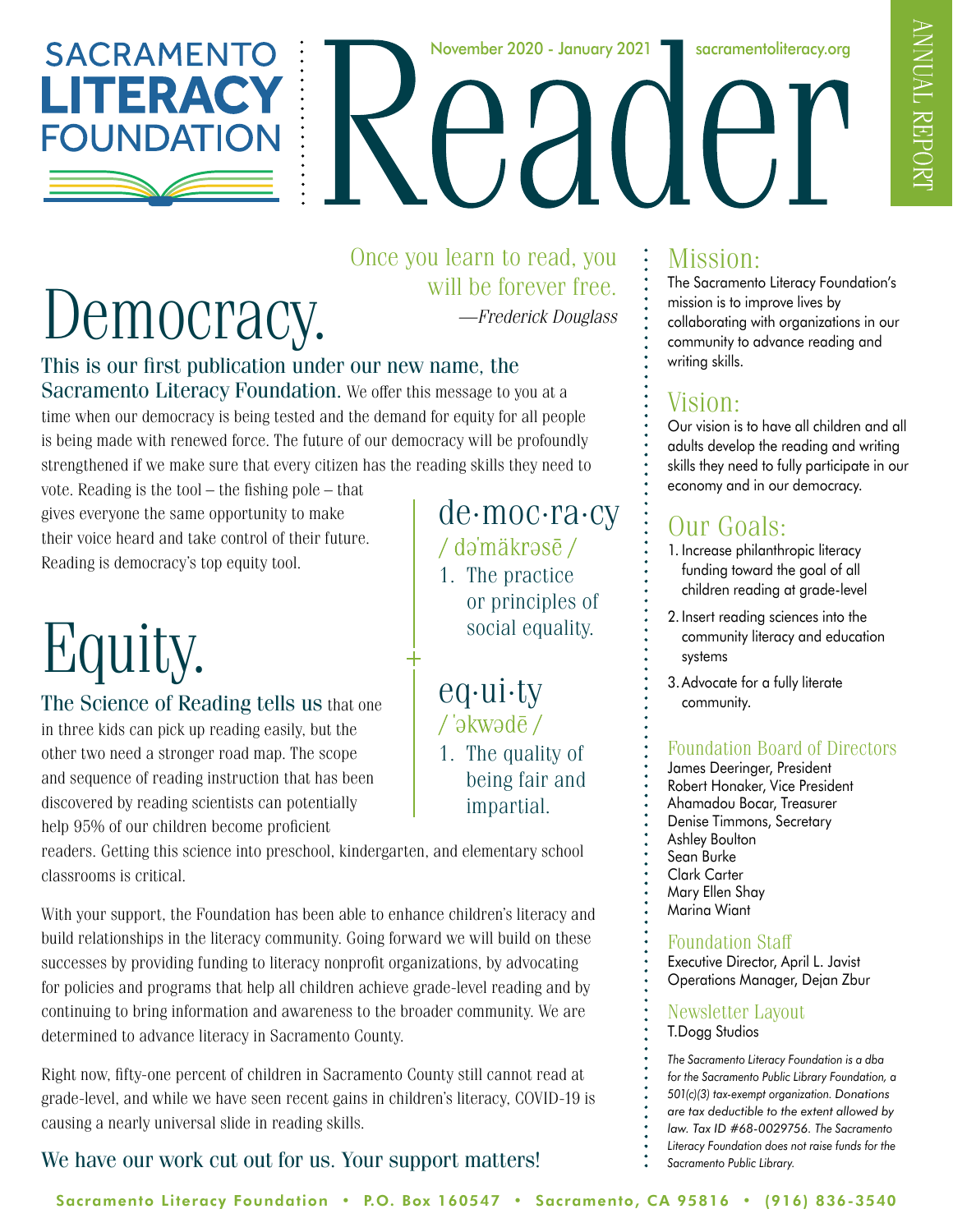### Litigation with Library Authority Update...................................................

As reported in our previous Newsletters, on March 31, 2020, the Library Authority filed a lawsuit in the United States Federal District Court in Sacramento against the Foundation, Foundation President Jim Deeringer, and Foundation Executive Director April Javist. The Foundation filed a motion to dismiss the case, which the court granted in part and then sent the parties to mediation before a federal magistrate. On September 29, 2020, a settlement was negotiated and its terms placed on the record with the court. The final settlement agreement is currently being drafted. Since shortly after the settlement was placed on the record, we have done business as the Sacramento Literacy Foundation.

*If you have any questions concerning this litigation, please contact Jim Deeringer at (916) 705-4463 or at jdeeringer@gmail.com.*

# What Is Changing – and What Isn't......

Things are moving fast as we transition from the mission, vision and goals of the Sacramento Public Library Foundation to the Sacramento Literacy Foundation, and we are eager to hear from you in shaping our future. We have sent out a survey to our donors and our literacy partners so that we can start where our supporters and partners want us to start.

#### TAKE OUR SURVEY:

https://www.surveymonkey.com/r/LiteracyFoundationDonorSurvey

Our new website is www.sacramentoliteracy.org. Our newsletter will be issued quarterly or bi-monthly. A new look and feel will be coming soon, so keep an eye out. *Authors on the Move* will return as *Authors on the Zoom* in 2021 (see details on page 3), and we fully expect that A*uthors on the Move 2022* will resume as an in-person gala event with a fantastic meal. The Community Literacy Map is current and being mined for data trends. The *Walk4Literacy* is happening in the fall of 2021, although we want to get some feedback about it before we take our next steps. *If you have suggestions, good jokes or more questions, e-mail us at info@sacramentoliteracy.org or call us at 916-836-3540.* 

# The Campaign for **GRADE-LEVEL** READING

### Campaign for Grade-Level Reading.................

The Sacramento Literacy Foundation remains the official convener of the Campaign for Grade-Level Reading here in Sacramento. The Community Literacy Map has energized Sacramento's Literacy Movement - a 10-year effort that began with SacReads in 2011 – to stay the course and find effective solutions to our children's reading gap.

#### For up to date literacy information and workshops available to you, go to www.gradelevelreading.net. This is a great website for people interested in current research and information about literacy.



# *Walk4Literacy* Announces Grant Opportunity for Local Literacy Nonprofits....

The *Walk4Literacy* will open its grant application period in March 2021 for children's literacy organizations within Sacramento County. The grant funding, a total of \$10,000, reflects 100% of fees from each individual, family, and group registration during last October's seventh annual *Walk4Literacy* event.

"We are encouraging smaller organizations that are doing a good job of providing literacy support for Sacramento County youth ages birth through 18 to apply," says April L. Javist, Executive Director of the Sacramento Literacy Foundation. "Especially programs and projects that include collaborative partners and use the Science of Reading."

Grant applications will be accepted through March 15, 2021. Grantees will be announced on the morning of May 6, 2021. More information and applications are available at www.walk4literacy.org.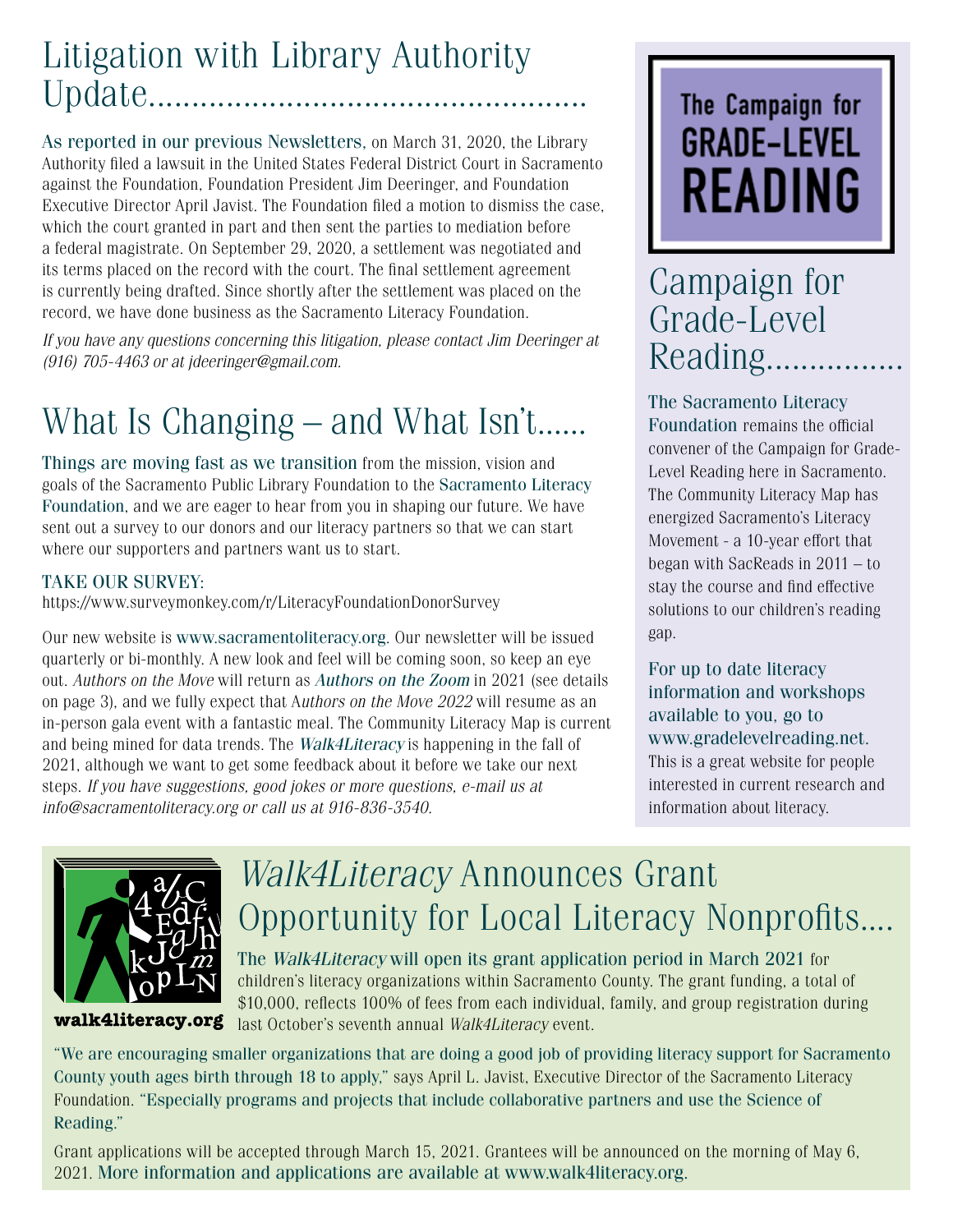## Authors on the Zoom—March 2021..........



Authors on the Move is going virtual! Join us in March 2021 for *Authors on the Zoom*, which will be held over four weekends with four different themes and keynotes on each weekend. These weekends will feature Fiction, Nonfiction, Mystery, and Children's and Young adult genres. After a keynote interview, guests will break out into smaller "book club" style rooms to speak to authors like at our in person gala event.

Tickets for the individual weekends go on sale January 1, 2021 on our website www.sacramentoliteracy.org. All ticket buyers will be mailed a copy of that night's keynote's book. There will also be a silent auction and Fund-a-Need that takes place over the entire month. To inquire further or learn about sponsor opportunities, call April Javist at 916-836-3556 or email at april@sacramentoliteracy.org.

# Addressing The COVID-Slide.............

Whenever a child does not read for long stretches of time, they experience a loss in reading skills. During summer recess, children are vulnerable to the "summer slide", where they lose 2-3 months of their reading skills. COVID-19 has disrupted traditional schooling and exacerbated this loss in literacy, resulting in a "COVID-Slide". Research from the Northwest Evaluation Association estimated that all students would return to school with 70% of the reading skills they gained in the previous year. Assessments of our students are confirming these grim predictions. Dallas Independent School District reported that 29.3% of its students slid in reading skills compared to 2019. Low-income children Kindergarten through 5th grade without Internet access to virtual learning are suffering the largest decrease in literacy skills.

Our children need help reading now more than ever. It will take the entire community working together to solve this looming crisis. Read to the children in your family, volunteer to tutor a child at a nonprofit like the Lightning Squad, and donate to the Sacramento Literacy Foundation this holiday season. Your support matters!

Become an Inaugural Member of the Reading Council!..................



The Sacramento Literacy Foundation is establishing a Reading Council that asks donors to commit to an annual

contribution of \$5,000 toward a pool of money that will then be distributed to the community to further influence advances in literacy in Sacramento. The Council will be invited to participate in our grant cycle where we decide which organizations to award support.

## 2020 Foundation Financial Overview .....

Each year the Sacramento Literacy Foundation hires an independent auditor to make sure that donors can be confident that our financial policies and procedures meet and exceed financial requirements set forward by the IRS and the California Attorney General. For the ninth year in a row, Mann Urrutia Nelson CPAs and Associates, LLP has issued an unmodified opinion of the Foundation's financial statements.

| WHERE YOUR SUPPORT WENT - BY THE NUMBERS<br><b>DISTRIBUTIONS TO THE LIBRARY</b><br>Books and Materials Endowment\$ 55,805<br>Sacramento Room Endowment\$ 51,848<br><b>LIBRARY PROJECTS AND PROGRAMS</b><br>Various designations  \$ 21,256 | <b>FOUNDATION PROGRAMS</b><br>Author Engagement  \$162,730<br>Literacy Engagement\$194,463<br><b>FOUNDATION OPERATIONS</b><br>Total Foundation Admin \$264,700<br>Total Fundraising Costs  \$99,430 | Programs and<br>Support<br>\$486,102<br>Direct<br><b>Fundraising</b><br>\$99,430<br><b>Administrative</b><br>\$264,700 | 12%<br>31%<br>57%                      |
|--------------------------------------------------------------------------------------------------------------------------------------------------------------------------------------------------------------------------------------------|-----------------------------------------------------------------------------------------------------------------------------------------------------------------------------------------------------|------------------------------------------------------------------------------------------------------------------------|----------------------------------------|
| <b>ENDOWMENT PERFORMANCE</b> (July 1, 2019 - June 30, 2020)<br><b>Books and Materials Endowment</b><br>Sacramento Room Endowment                                                                                                           | As of 7/1/2019<br>\$1,243,508<br>\$1,160,929                                                                                                                                                        | As of 6/30/2020<br>\$1,207,924<br>\$1,132,051                                                                          | Annual Return*<br>$-3.0\%$<br>$-3.0\%$ |
| * Includes distributions, withdrawals and fees. Our 990's and audited financial statements will be available on our website on February 1, 2021 by visiting                                                                                |                                                                                                                                                                                                     |                                                                                                                        |                                        |

 *www.sacramentoliteracy.org/financial-information/.*